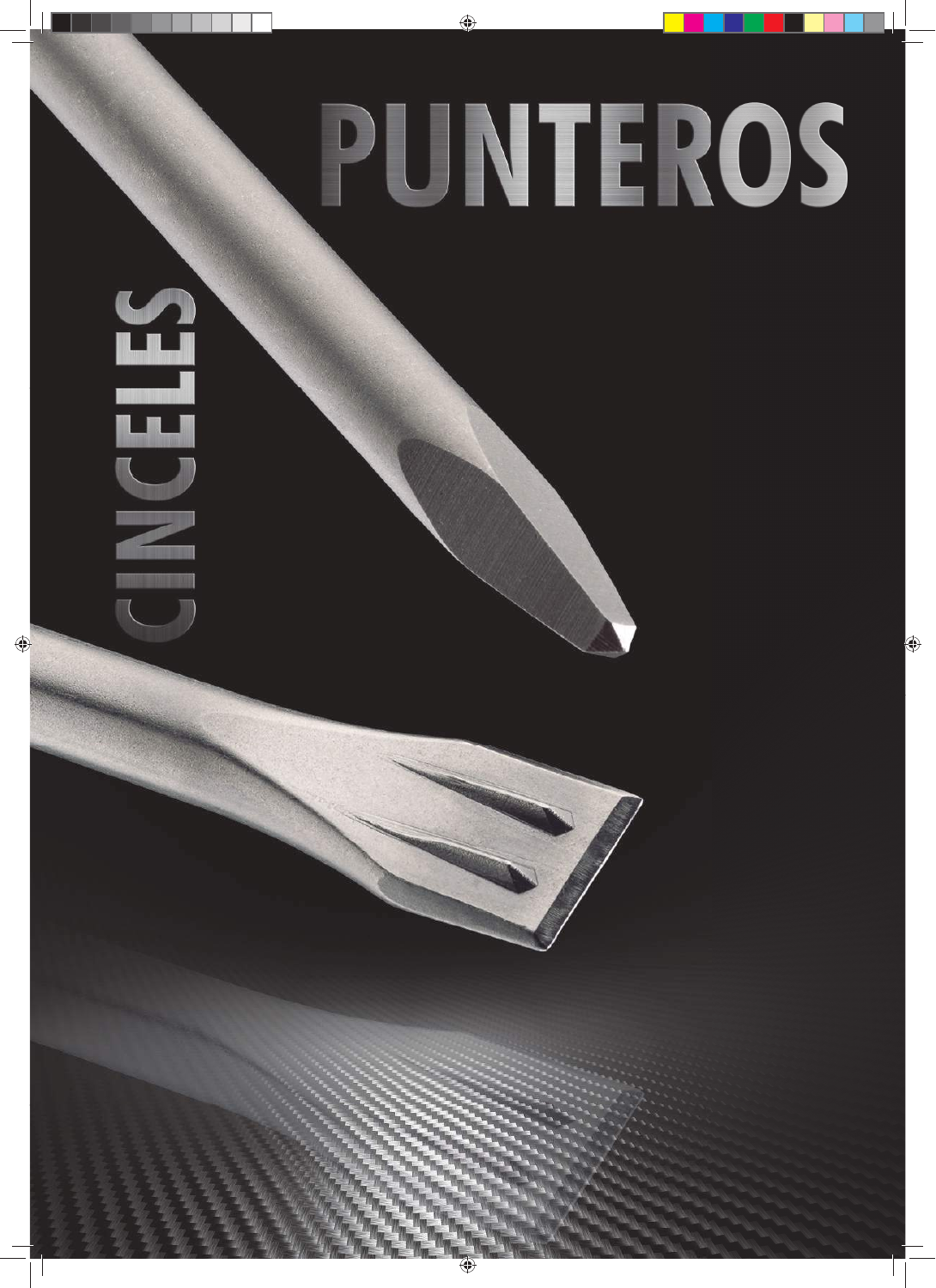#### **PUNTEROS Y CINCELES PARA MARTILLOS ELECTRONEUMÁTICOS**



| ROZADOR |             |     | <b>ROZADOR LADRILLO</b> |        |             |     | <b>ROZADOR ALE</b> |        |       |            |
|---------|-------------|-----|-------------------------|--------|-------------|-----|--------------------|--------|-------|------------|
|         | ANCHO LONG. |     | €                       |        | ANCHO LONG. |     | €                  |        | ANCHO | <b>LON</b> |
|         | mm          | mm  |                         |        | mm          | mm  |                    |        | mm    | mm         |
| R0126   | <b>25</b>   | 300 | 41.70                   | RL0132 | 32          | 300 | 50.72              | RA0135 | 35    | 380        |



| <b>CINCEL ANCHO</b> |     |             |  |  |  |
|---------------------|-----|-------------|--|--|--|
|                     |     | €           |  |  |  |
| mm                  | mm  |             |  |  |  |
| 50                  | 400 | 30,47       |  |  |  |
| 75                  | 300 | 40,02       |  |  |  |
| 115                 | 350 | 79,41       |  |  |  |
|                     |     | ANCHO LONG. |  |  |  |

| ANCHO LONG.<br>ANCHO LONG.<br>€<br>€                         |        |
|--------------------------------------------------------------|--------|
| mm<br>mm<br>mm<br>mm                                         |        |
| 41.70<br>50.72<br>RL0132<br>300<br>32<br>380<br>RA0135<br>35 | 120,50 |



| <b>CINCEL AZULEJOS</b> |             |     |       |  |  |
|------------------------|-------------|-----|-------|--|--|
|                        | ANCHO LONG. |     | €     |  |  |
|                        | mm          | mm  |       |  |  |
| CZ0150                 | 50          | 300 | 48,17 |  |  |



| <b>CINCEL MORTERO</b> |             |     |       |  |  |  |
|-----------------------|-------------|-----|-------|--|--|--|
|                       | ANCHO LONG. |     | €     |  |  |  |
|                       | mm          | mm  |       |  |  |  |
| CM0110                | 8           | 300 | 57,23 |  |  |  |

Punteros y Cinceles

Punteros y Cinceles

Gris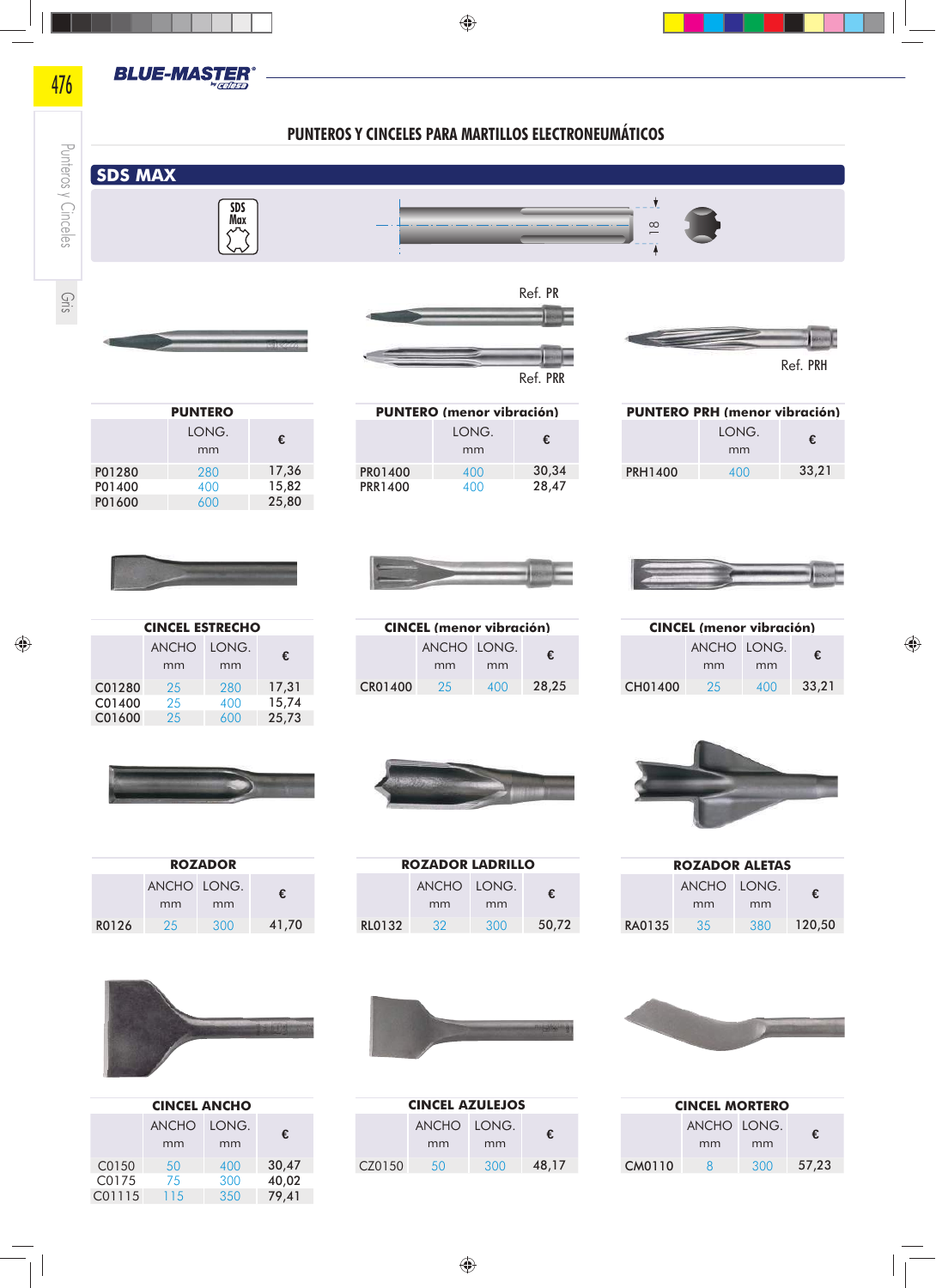#### **PUNTEROS Y CINCELES PARA MARTILLOS ELECTRONEUMÁTICOS**

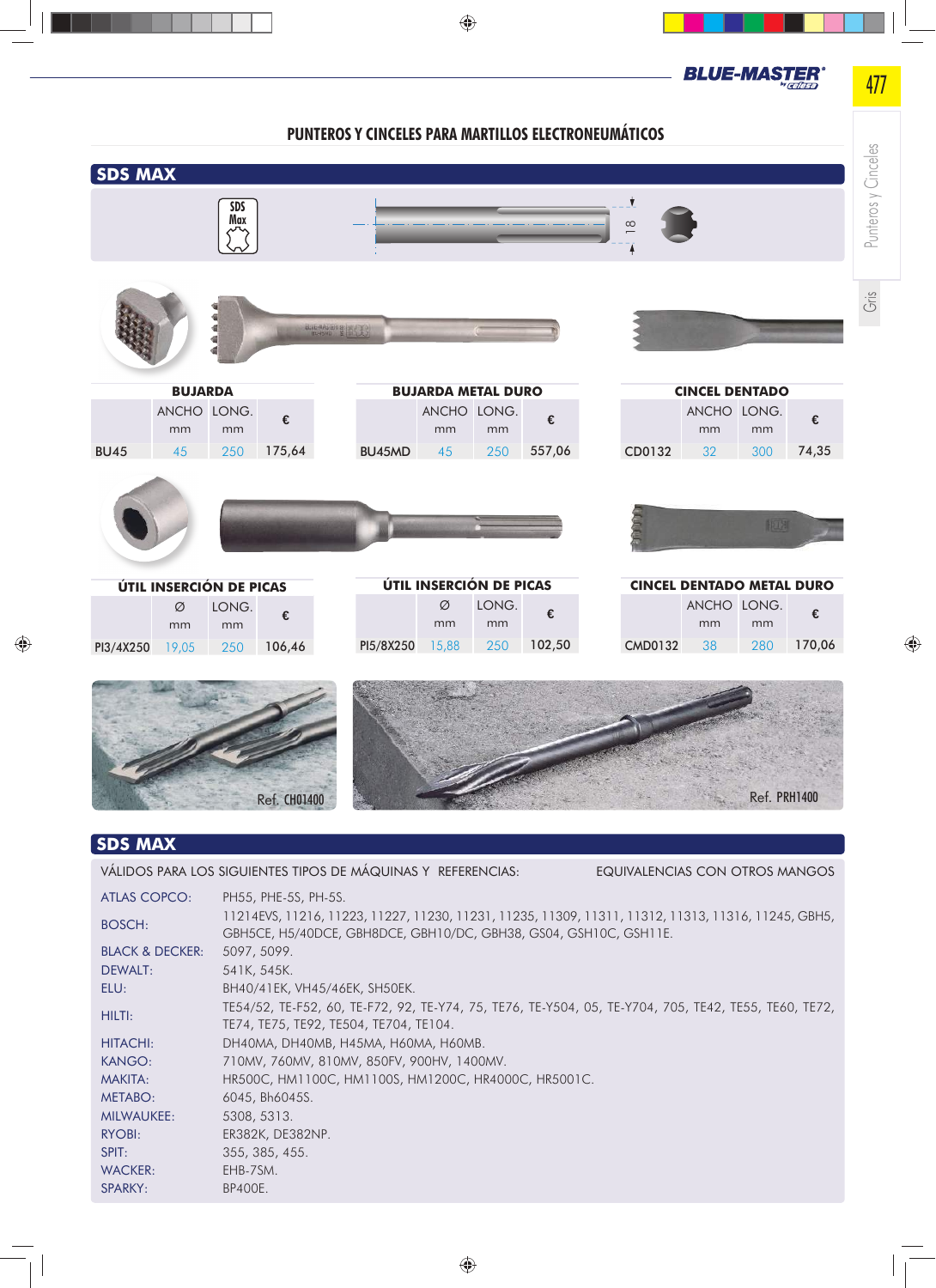#### **PUNTEROS Y CINCELES PARA MARTILLOS ELECTRONEUMÁTICOS**



#### **SDS PLUS**

#### VÁLIDOS PARA LOS SIGUIENTES TIPOS DE MÁQUINAS Y REFERENCIAS: EQUIVALENCIAS CON OTROS MANGOS

| AEG:                       | APH14, PH210, PHE16, PHE19, PHE20, PHE24, PHE26.                                    |
|----------------------------|-------------------------------------------------------------------------------------|
| BOSCH:                     | 11207, 11210, 11211, 11212, 11213, 11215, 11221, 11222, 11224, 11228, 11236.        |
| <b>BLACK &amp; DECKER:</b> | 5009, 5013, 5014, 5016, 5053, 5054, 5056, 5057.                                     |
| DEWALT:                    | 514K, 523K, 557K, 566K, 567K.                                                       |
| HILTI:                     | TE15C, TE24, TE25, TE104.                                                           |
| <b>HITACHI:</b>            | DH22VB, DH22VD, VR16, BRT22.                                                        |
| KANGO:                     | 200, 285, 327, 422, 426, 430D.                                                      |
| MAKITA:                    | HR160, HR1821, HR2000, HR2010, HR2400, HR2410, HR2420, HR2511.                      |
| METABO:                    | 6010, 6018, 6020, 6024, 6026                                                        |
| MILWAUKEE:                 | 5302, 5303, 5312, 5317, 5320, 5324, 5343, 5344, 5347, 5348, 5362, 5366, 5368, 5369. |
| RYOBI:                     | ER382K, DE382NP.                                                                    |
| SPIT:                      | 355, 385, 455.                                                                      |
| <b>WACKER:</b>             | ED160, ED211.                                                                       |
| SPARKY:                    | BPR241E                                                                             |

**BLUE-MASTER**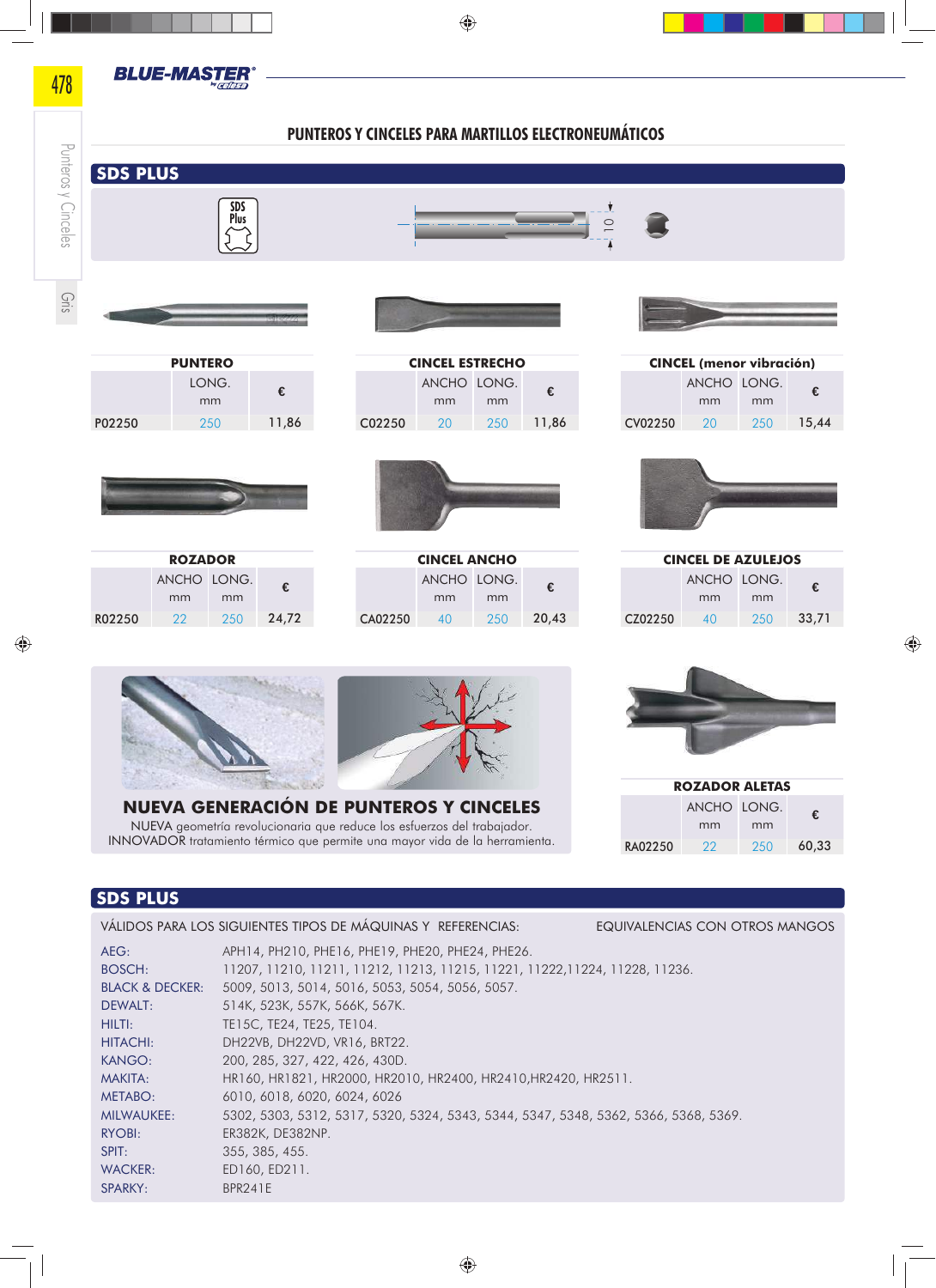#### **PUNTEROS Y CINCELES PARA MARTILLOS ELECTRONEUMÁTICOS**



Gris Punteros y Cinceles

Gris

Punteros y Cinceles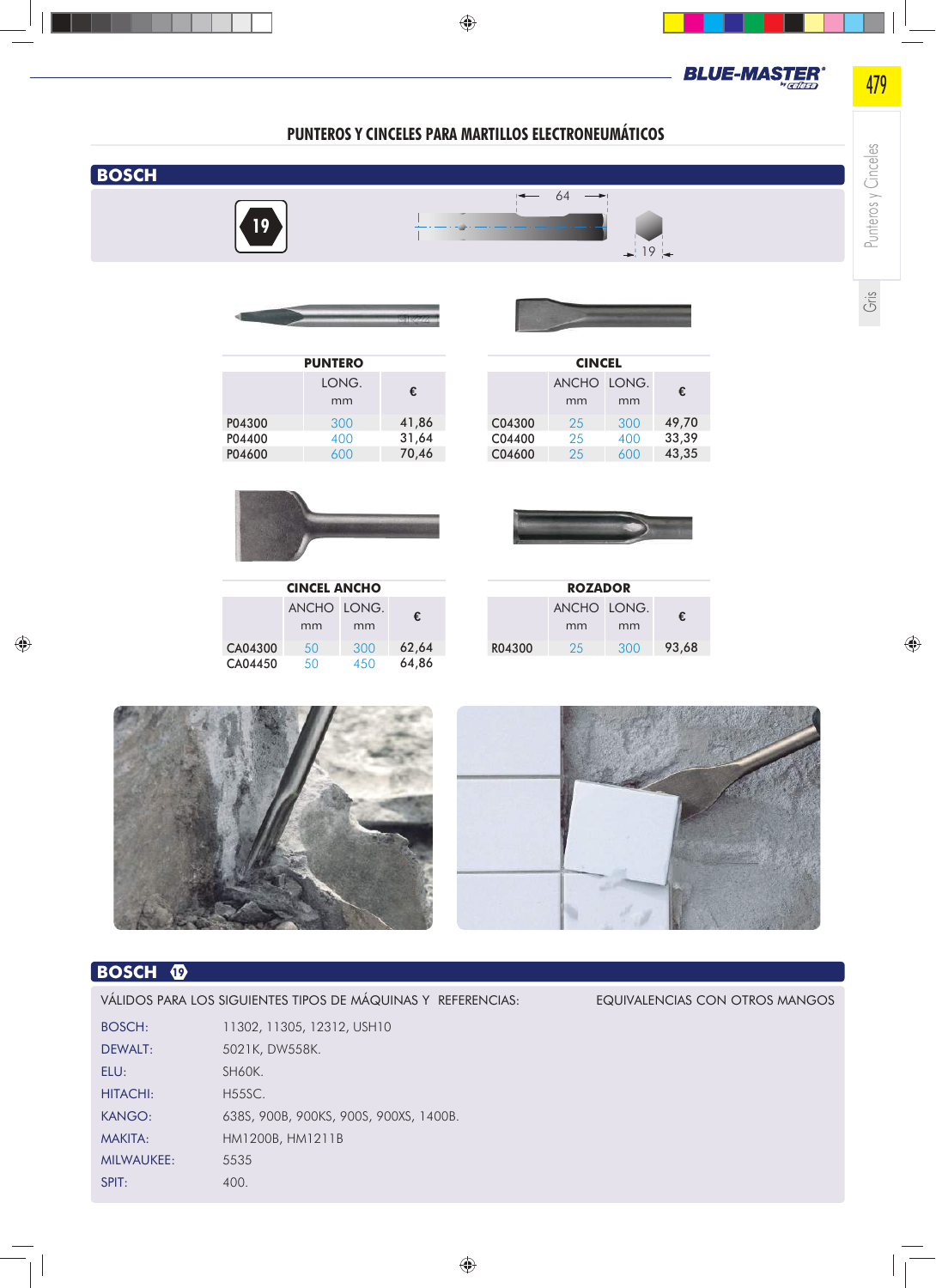#### **PUNTEROS Y CINCELES PARA MARTILLOS ELECTRONEUMÁTICOS**

**19** 77  $\frac{1}{35} + \frac{10}{9} + \frac{1}{19}$  **BOSCH Ø 16,5 mm** P05300 300 **P05400** 400<br>**P05600** 600 P05600 C05300 25 300 C05400 25 400<br>C05600 25 600 C05600 CA05300 50 300<br>CA05400 50 350 CA05400 CA0575 75 300 R05300 25 300 **PUNTERO** LONG. mm **€ CINCEL** ANCHO LONG. mm  $\sum_{m,m}$  **∈ CINCEL ANCHO** ANCHO LONG. mm  $\begin{matrix} 1 & 0 & \cdots & \cdots \\ 0 & 0 & \cdots & \cdots \end{matrix}$ **ROZADOR** ANCHO LONG. mm  $\begin{matrix} 2^{110} \text{ } \\ \text{mm} \end{matrix}$   $\in$ 35,69 42,75 53,17 35,69 50,28 53,82 44,21 72,63 50,33 68,02

#### **BOSCH Ø 16,5 mm 19**

VÁLIDOS PARA LOS SIGUIENTES TIPOS DE MÁQUINAS Y REFERENCIAS: EQUIVALENCIAS CON OTROS MANGOS

| AEG:                       | PH26, PHD26, PH38, PHD38, PH240, PH240D, PH350, PH350D.                                                                                                                                         |
|----------------------------|-------------------------------------------------------------------------------------------------------------------------------------------------------------------------------------------------|
| ATLAS COPCO:               | PH5H, PH11H, PB10H, PHE5H                                                                                                                                                                       |
| BOSCH:                     | 11202, 11203, 11204, 11205, 11206, 11207, 11209, 11212, 11214, 11219, 11220, 11232, 11233, 11244E,<br>11306, 11307, 11310, 1314, GBH7.45D, GBH7.75DE, UBH6.35, UBH6.35D, UBH10.5, H12.50, USH6. |
| <b>BLACK &amp; DECKER:</b> | 5041, 5042, 5043, 5044, 5045, 5059, 5093, 5095, 5096, 5098.                                                                                                                                     |
| DEWALT:                    | 530K, 531K, 532K, 533K, 551K.                                                                                                                                                                   |
| ELU:                       | SBH41K, BH41EK, BH46EK.                                                                                                                                                                         |
| <b>HITACHI:</b>            | DH38YE, DH38YF, DH40FA, DH40FB, DH50SB, DS50SB, H45SB.                                                                                                                                          |
| KANGO:                     | 430S, 501S, 637S, 750S, 950KS, 950S, 950XS, 978S.                                                                                                                                               |
| <b>MAKITA:</b>             | HM0810B, HR3520B, HR3520EB, HR3850B, HR3851, HR4040C, HR5000.                                                                                                                                   |
| METABO:                    | 11285, 11295, 11305, 11315, BhE6030S, RH66, RH99, RH99X, 1129, 1130, 6030, 6040, 6046.                                                                                                          |
| MILWAUKEE:                 | 5309, 5316, 5334, 5341, 5343, 5344, 5367, 5348, 5352, 5353.                                                                                                                                     |
| PEUGEOT:                   | PM26, PM38.                                                                                                                                                                                     |
| <b>RYOBI:</b>              | ED350K, ED382, ED382P, ER382.                                                                                                                                                                   |
| <b>WACKER:</b>             | EBH7S.                                                                                                                                                                                          |

Gris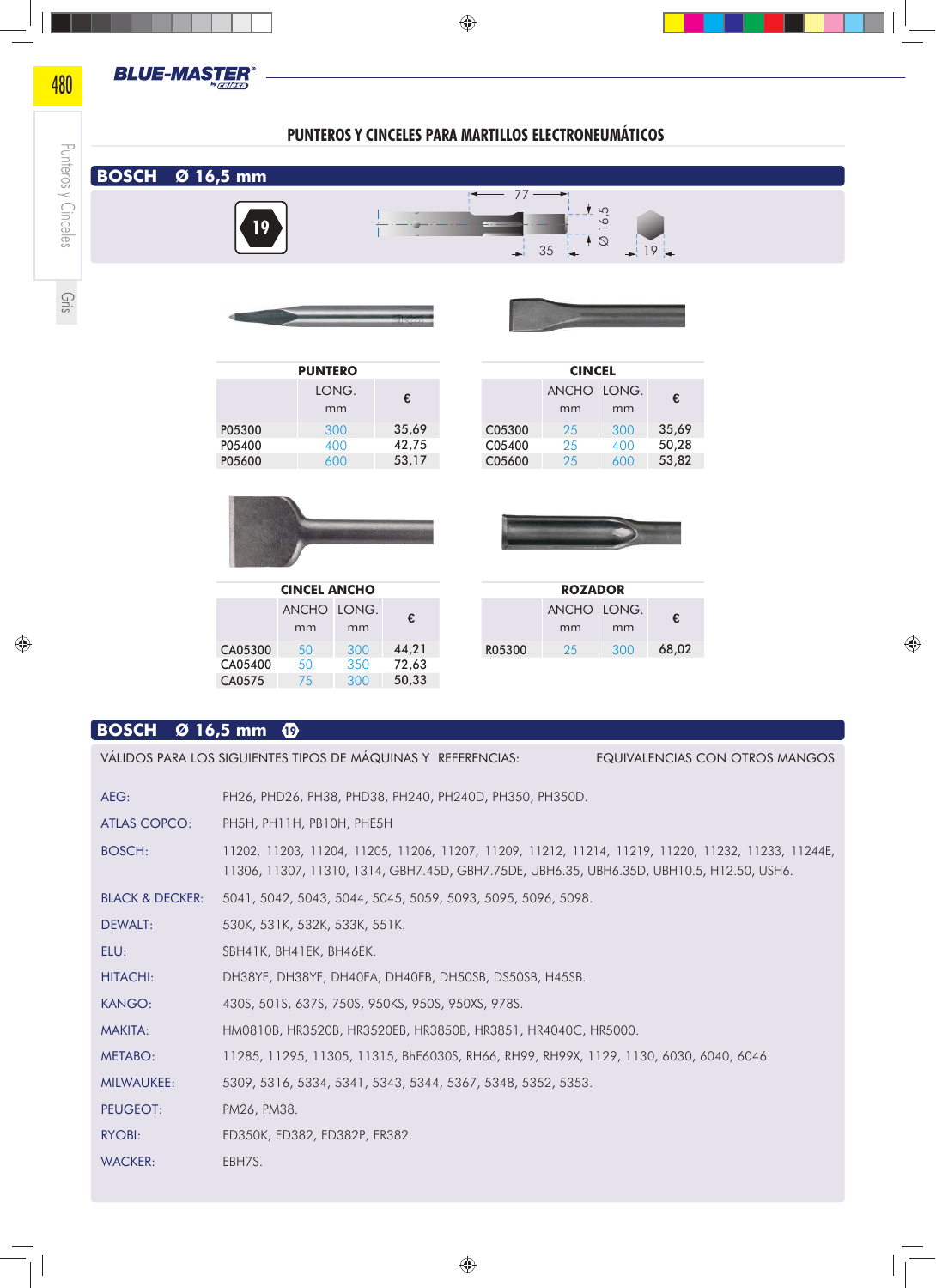#### **PUNTEROS Y CINCELES PARA MARTILLOS ELECTRONEUMÁTICOS**





**PUNTERO**

|  | and the control of the con- |  |
|--|-----------------------------|--|



| <b>PUNTERO</b> |       |       |  |  |  |
|----------------|-------|-------|--|--|--|
|                | LONG. | €     |  |  |  |
|                | mm    |       |  |  |  |
| P06300         | 300   | 42,26 |  |  |  |
| P06400         | 400   | 41,49 |  |  |  |
| P06450         | 450   | 49,97 |  |  |  |
| P06600         | 600   | 65,49 |  |  |  |



| <b>CINCEL ANCHO</b> |             |     |        |  |  |  |
|---------------------|-------------|-----|--------|--|--|--|
|                     | ANCHO LONG. |     | €      |  |  |  |
|                     | mm          | mm  |        |  |  |  |
| CA06300             | 50          | 300 | 83,84  |  |  |  |
| CA06400             | 50          | 400 | 92,48  |  |  |  |
| CA0675300           | 75          | 300 | 60,56  |  |  |  |
| CA0675400           | 75          | 400 | 61,44  |  |  |  |
| CA06120             | 110         | 480 | 134,72 |  |  |  |



| <b>ROZADOR</b> |             |     |       |  |  |
|----------------|-------------|-----|-------|--|--|
|                | ANCHO LONG. |     | €     |  |  |
|                | mm          | mm  |       |  |  |
| R06300         | 33          | 300 | 77,75 |  |  |
|                |             |     |       |  |  |

| VÁLIDOS PARA LOS SIGUIENTES TIPOS DE MÁQUINAS Y REFERENCIAS:                                                                                              |  |
|-----------------------------------------------------------------------------------------------------------------------------------------------------------|--|
| PB6C, PB10, PB10C, PB14C, PH11C.<br>ATLAS COPCO:<br>DH50SA, DH50SA1, H55SA, H55SC.<br><b>HITACHI:</b><br>900, 900X, 928, 950, 950K, 950X, 1400.<br>KANGO: |  |



\* Hasta fin de existencias.

#### **BOSCH 28**

P07450

VÁLIDOS PARA LOS SIGUIENTES TIPOS DE MÁQUINAS Y REFERENCIAS: EQUIVALENCIAS CON OTROS MANGOS

75,02

200,05

CA07125\*

77,49

| ATLAS COPCO:               | PB32B.                                                        |
|----------------------------|---------------------------------------------------------------|
| BOSCH:                     | 11304, 11308, 12308, 12314, HSH10, HSH27, HSH28, USH27, GSH27 |
| <b>BLACK &amp; DECKER:</b> | 5027                                                          |
| HITACHI:                   | H65, H85, H90SB.                                              |
| MAKITA:                    | HM1303B, HM1500B, HM1800.                                     |
| MILWAUKEE:                 | 5338.                                                         |

C07450

# 481